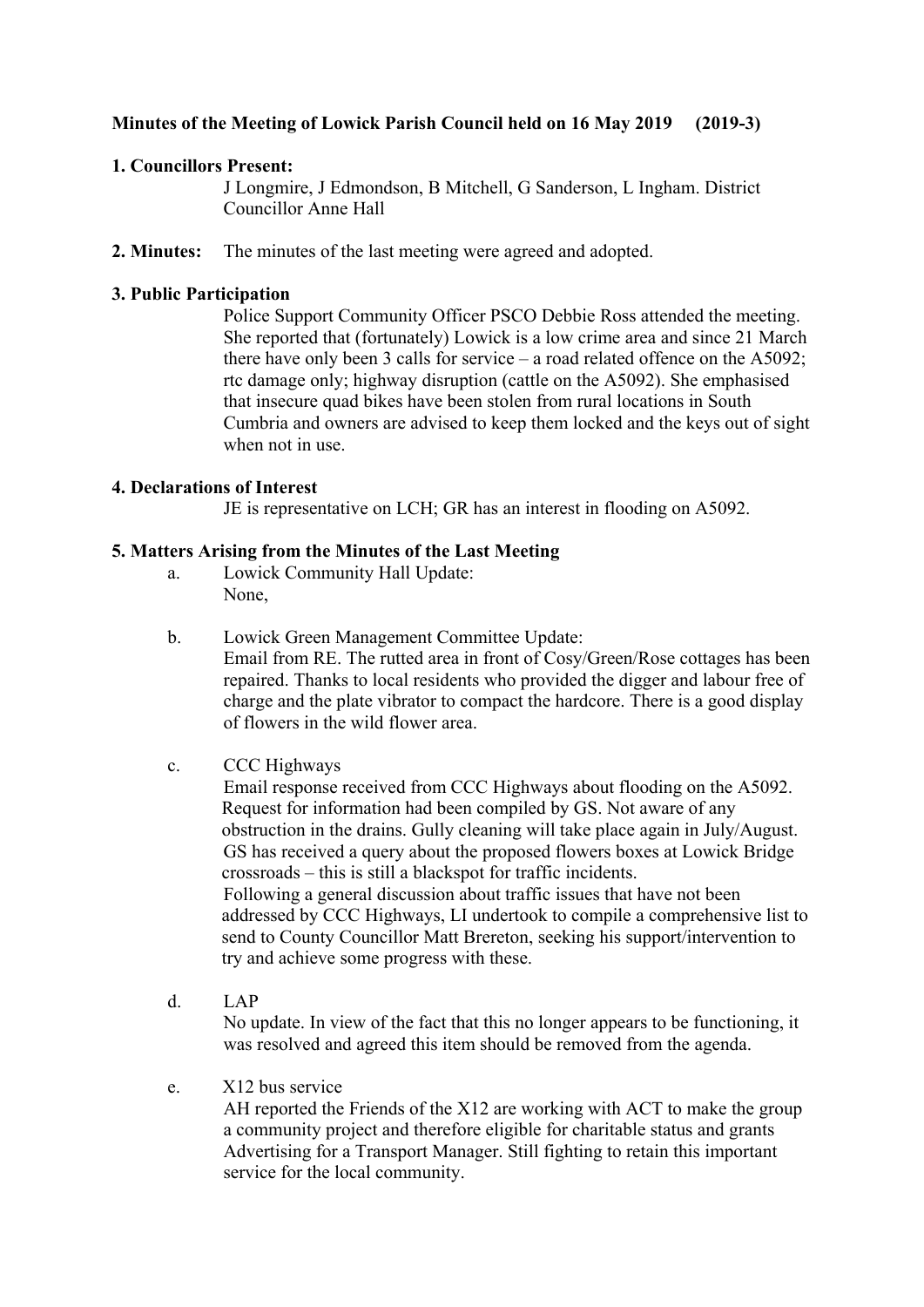- f. Website/Transparency Code Ongoing. Grant received - £1905.00. Computer purchased and additional amount could be spend on a printer/scanner.
- g. Parish Plan Councillors confirmed that a deadline was required to prevent drift. Agreed 30 June. LI undertook to produce a draft if everyone sends him their particular items they have been working on. Newsletter – JE will compile another Newsletter before the summer. Items of interest to be sent to her.
- h. Lengthsman Invoice and worksheet received. Clearing drains on the fell road and 15 road signs. Councillors wondered if he would be able to assess the bus shelters for work needed.

### **6. Finance**

| a. | <b>General Items</b>              |            |
|----|-----------------------------------|------------|
|    | Barclays 16/05/2019               | £7186.99   |
|    | Pay Lengthsman Invoice 07         | 70.00<br>£ |
|    | Pay CALC Annual subscription      | £ 113.27   |
|    | Pay BHIB Insurance Annual renewal | £ 272.05   |
|    | SLDC Precept and Grant received   | £ 3,000.00 |

- **b.** Asset Register Councillors approved the Asset Register for 2018/9
	- **c.** Cash Flow to be circulated

### d. **AUDIT**

Councillors approved the appointment of Mr Tim Gooding as the Internal Auditor for 2018/9.

Thank you to Mr Gooding for undertaking this task.

- 1. Councillors agreed that Lowick PC should apply to the External Auditor for an Exemption Certificate for 2018/9.
- 2. Councillors agreed and approved the AGAR 2018/9 Part 2. This was signed by the Chairman and the RFO.
- 3. Clerk will ensure that the AGAR Part 2 is placed on the website and a notice for the period for the exercise of public rights is advertised.

### **7. Correspondence**

Clerks and Councils Direct; Emails circulated: District Councillor Anne Hall re SLDC updates. Planning applications: Green View, Lowick Green – approved.Lowick Farm House – granted 03/04.Application for an extension at 5 Groffa Crag discussed – no objections.